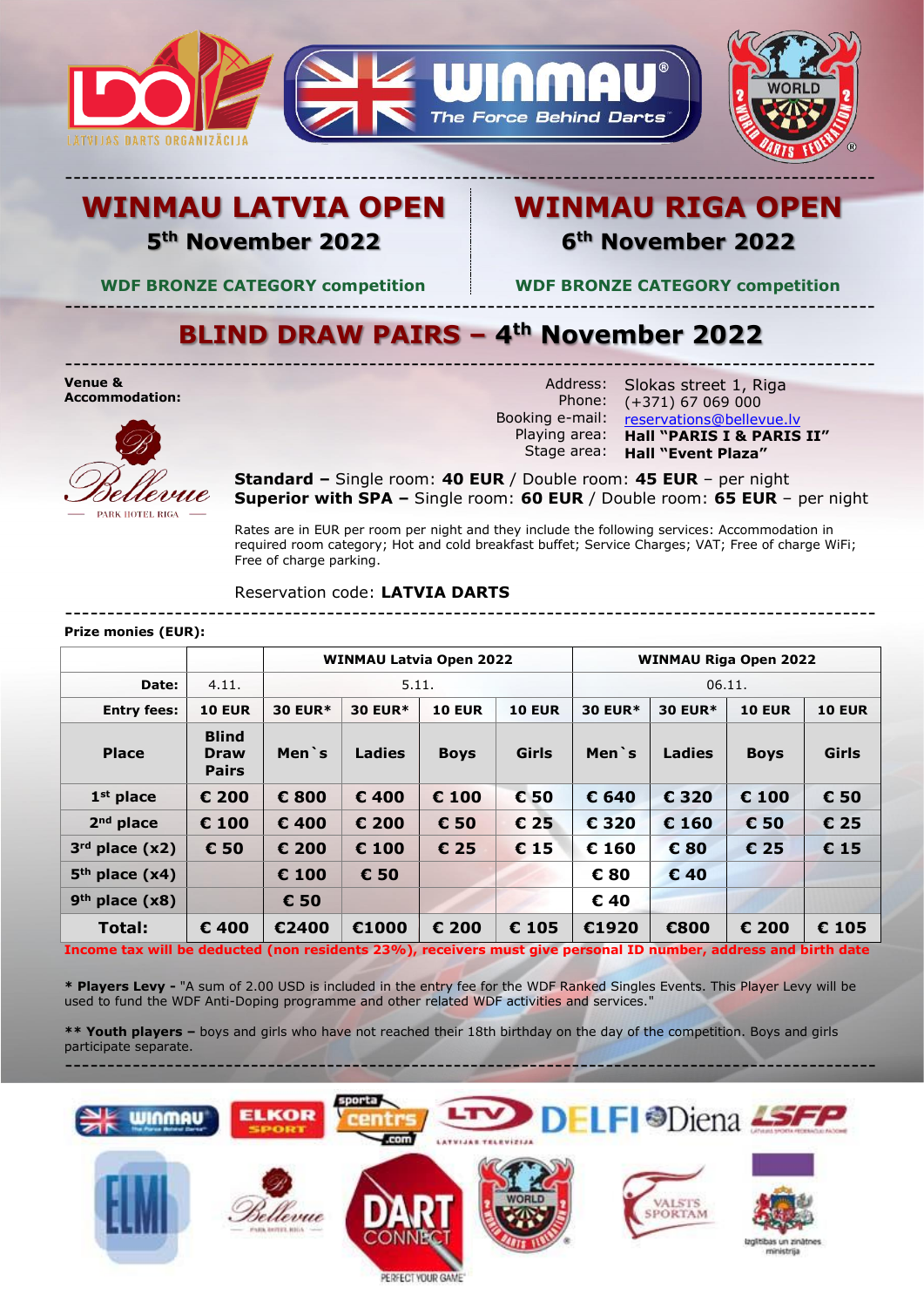## ------------------------------------------------------------------------------------------------ **Playing hall strictly forbidden to smoke and drink alcohol!**

**Players of the game must appear within five minutes.**

**Drunk or drugged players will not be allowed for competition or can be disqualified. Players are expected to dress appropriately, this means no creepers and no jeans, velvet, corduroy fabric, leather, or sport type clothes.**

**Players are expected to dress appropriately at awarding ceremony.** 

**Players who do not show up at the prize – giving, he or she loses the right to receive cup or prize money!**

| <b>Entries:</b>        | Online registration for the competition until 3rd November 2022 by:<br>Web: http://latviadarts.com/en/tournament/latvian-open-2022<br>E-mail: info@latviadarts.com<br>Later entries will be accepted at the venue                                                                                  |  |  |  |  |  |  |
|------------------------|----------------------------------------------------------------------------------------------------------------------------------------------------------------------------------------------------------------------------------------------------------------------------------------------------|--|--|--|--|--|--|
|                        | The best players will be seed out by the WDF ranking according to WDF rules.<br>The players who will be registered after 26 <sup>th</sup> of October will not be seeded!                                                                                                                           |  |  |  |  |  |  |
| Events:                | 4 <sup>th</sup> of November<br>17:00 - Playing area opened for participants<br>20:00 - Blind Draw Pairs (registration ends 19:00)                                                                                                                                                                  |  |  |  |  |  |  |
|                        | 5 <sup>th</sup> of November<br>09:00 - Playing area opened for participants<br>11:15 - Opening ceremony                                                                                                                                                                                            |  |  |  |  |  |  |
|                        | 11:30 - Singles competitions (registration ends 10:00)<br>6 <sup>th</sup> of November<br>09:00 - Playing area opened for participants                                                                                                                                                              |  |  |  |  |  |  |
|                        | 11:15 - Opening ceremony<br>11:30 - Singles competitions (registration ends 10:00)                                                                                                                                                                                                                 |  |  |  |  |  |  |
| <b>Playing format:</b> | On stage will be played:<br>Men's Singles 1/2 finals and Final<br><b>Ladies Singles Final</b><br>$\overline{\phantom{a}}$<br><b>Boys Singles Final</b><br>$\overline{\phantom{a}}$<br><b>Girls Singles Final</b>                                                                                   |  |  |  |  |  |  |
|                        | All competition will take place according WDF competition rules. More information on rules:<br>www.dartswdf.com.                                                                                                                                                                                   |  |  |  |  |  |  |
|                        | All individual and competitions will be played game "501" with simple start and double or "bull" to<br>finish by single KO system. Match beginner determined by throwing to"bull". If there is a tie brake<br>then player who start first leg will start the last leg.                             |  |  |  |  |  |  |
|                        | A loser marks the next game on the same board!                                                                                                                                                                                                                                                     |  |  |  |  |  |  |
|                        | <b>Blind Draw pairs</b> - All games to the final game are played to the best of 5 legs. The final is played<br>to the best of 7 legs.                                                                                                                                                              |  |  |  |  |  |  |
|                        | * If there is one lady in the pair, this pair has 50 points handicap (oponent pair starts from 501 + 50 points). Two<br>laidies against two mens - 100 point handicap. If booths of the pairs are the same, they have not any handicap.<br>There is no dresscode for blind draw pairs competition. |  |  |  |  |  |  |
|                        | <b>Youth singles</b> - Boys and Girls. All games are played to the best of 7 legs.                                                                                                                                                                                                                 |  |  |  |  |  |  |
|                        | Men's singles - All games to the finals are played to the best of 7 legs. The final game plays to the<br>best of 9 legs.                                                                                                                                                                           |  |  |  |  |  |  |
|                        | <b>Ladies singles</b> - All games to are played to the best of 7 legs                                                                                                                                                                                                                              |  |  |  |  |  |  |